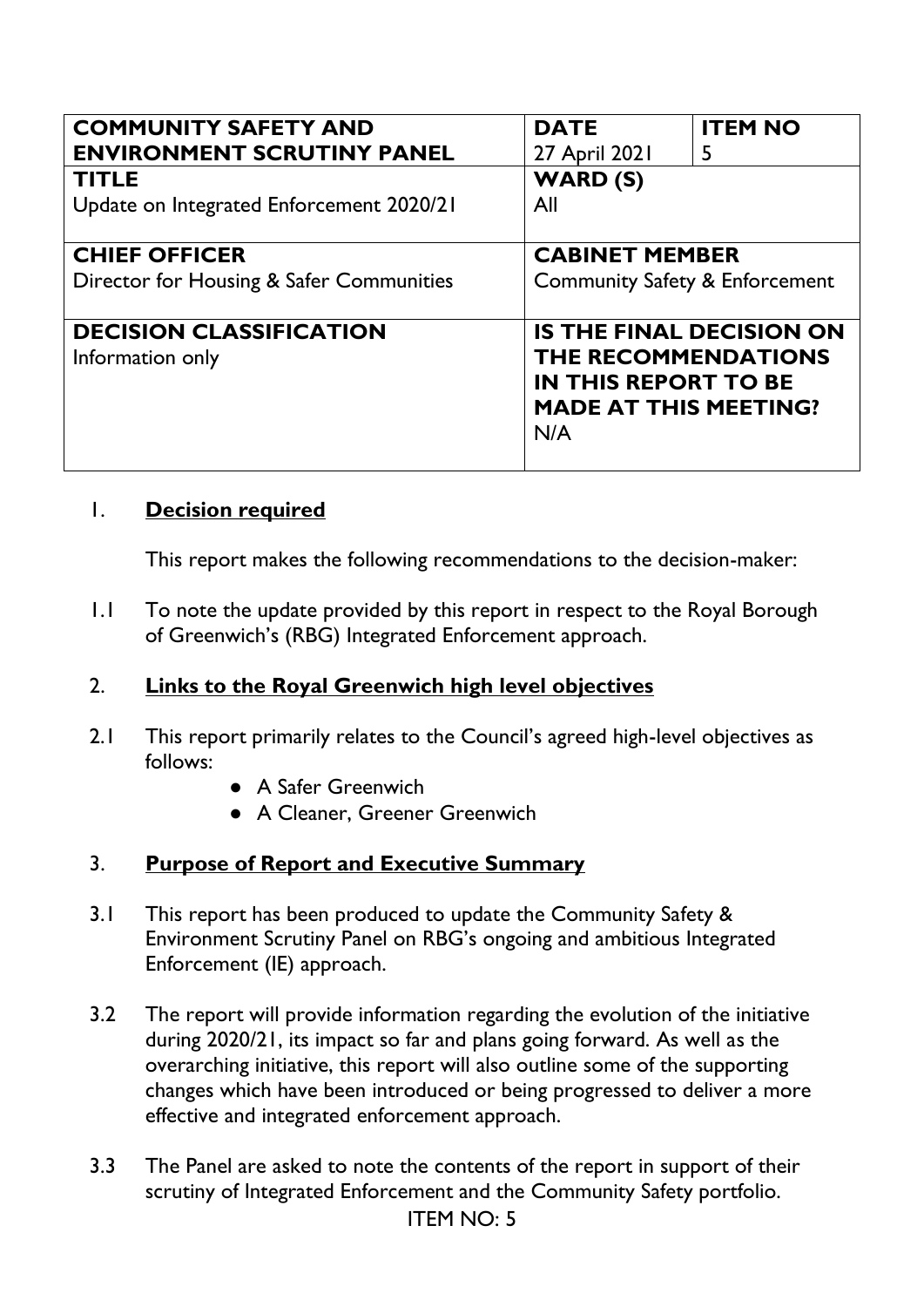## 4. **Introduction and Background**

- 4.1 As a useful reminder Integrated Enforcement (IE) is the Council's ambition to strengthen joint working across enforcement teams. The IE strap line of *'collaboration, coordination and communication'* really encapsulates the approach being driven internally and with wider partners to make Greenwich a safer, but also cleaner and healthier, place to live, work or visit. The development and delivery of IE is being led by Housing & Safer Communities
- 4.2 IE was first conceptualised at the end of 2018 in support of the Council's new corporate plan. This plan identified the need for greater collaboration across services, and with others, to deliver our aims & objectives against the backdrop of growing complexity, demand, and financial constraint.
- 4.3 As documented, and was highly commended, in a previous annual update to the Community Safety & Environment Scrutiny Panel, there was significant amount of work undertaken to introduce and drive IE forward during 2019/20. Although the entire of 2020/21 has seen the Council and supporting partners having to prioritise and adapt to the challenges created by the COVID19 pandemic, IE has continued to deliver and evolve because of the collective commitment and drive of practitioners, chief officers and the lead responsible member.
- 4.4 Again as a reminder, IE is continued to be delivered via two elements:

A) 'Love Your Place' which deals with **front-facing service delivery** and the tasking, coordination, and governance (operational, tactical and strategy) AND

B) **Supporting business change** to drive the underpinning improvements which help enforcement teams and partners to deliver better outputs and outcomes more effectively and efficiently. Many of these improvements are overseen and driven by a dedicated cross-directorate/agency IE Programme Board.

## 5. **Annual Update**

This has been the most extraordinary year. The pandemic has sadly impacted on many individual service priorities and heightened the need for seamless integrated enforcement across the council in order to achieve the overarching goal of keeping people and places safe in the Royal Borough during an international public health crisis. Services came together under the banner of integrated enforcement to deliver an impressive number of COVID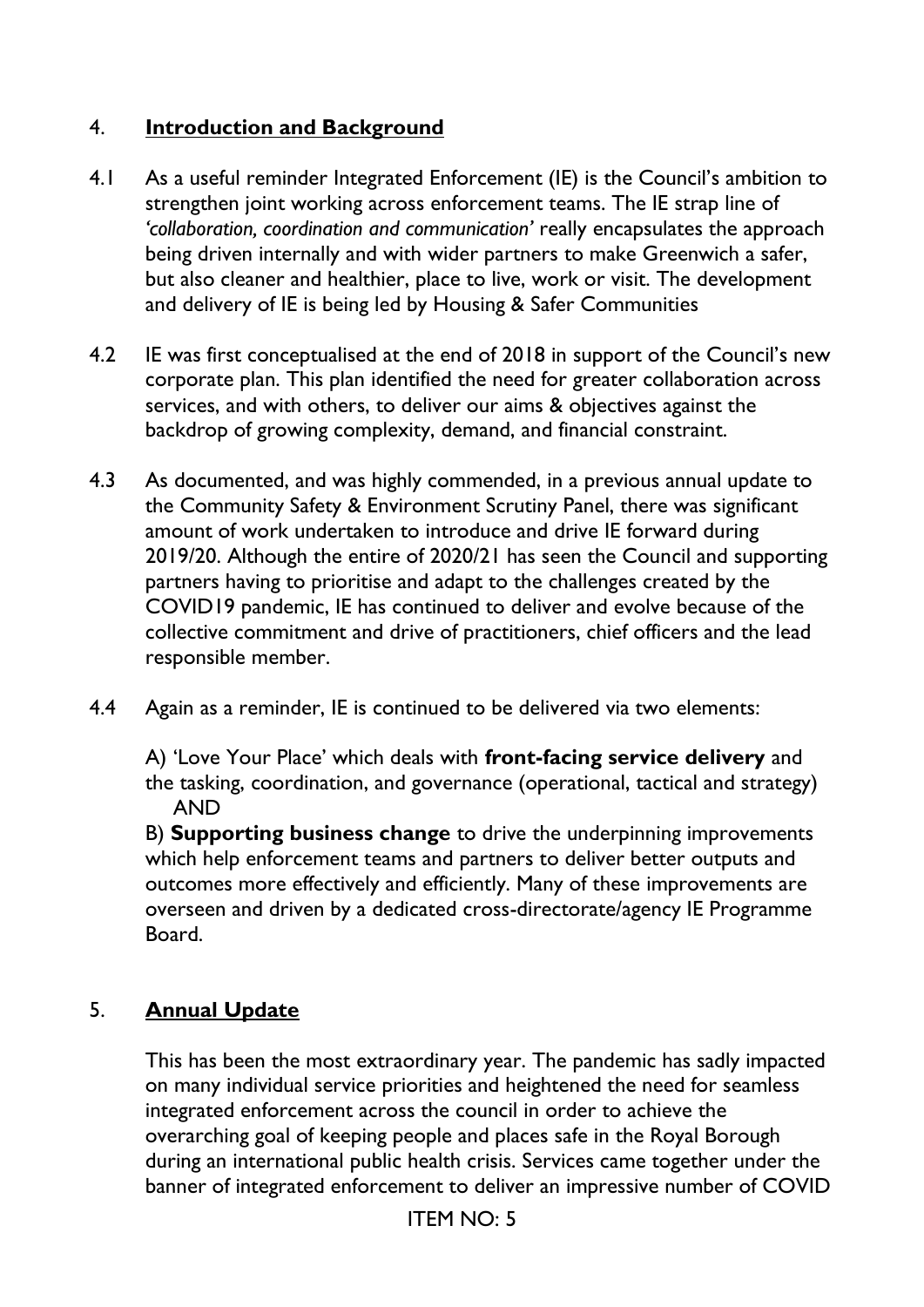related interventions whilst maintaining an excellent standard of core business related activities.

#### 5.1 Key Activity & Impacts 2020/21

The following tables outline some of the key front facing activity delivered and the impacts achieved during 2020/21 against the agreed IE thematic, geographical, and seasonal priorities as shown below.

As can be seen the thematic priorities are much broader and ambitious than during the inaugural year of IE (2019/20) with a wider number of priority areas introduced to help focus collaboratively activity and additionality wherever possible or relevant to do as common public concerns and complaints.

| <b>THEMATIC PRIORITY</b>                                                 | <b>PRIORITY AREAS</b>                                                                                                                                          |
|--------------------------------------------------------------------------|----------------------------------------------------------------------------------------------------------------------------------------------------------------|
| <b>Keeping Our Streets Safe</b><br>and Clean                             | Fly-tipping<br>Fly-posting<br><b>Abandoned Vehicles</b><br><b>Street Vehicle Sales</b>                                                                         |
| <b>Creating Safer Public Places</b><br>(links to SYV&CSE)                | <b>Street Drinking &amp; Urination</b><br>Aggressive & Exploitative Begging<br><b>Nuisance Buskers</b><br>Crime & ASB within & outside of licenced<br>premises |
| <b>Addressing Problematic</b><br><b>Premises</b>                         | HMO Compliance & Enforcement<br>Anti-Social or Exploitative Brothels<br>Unauthorised Development linked to<br>crime & ASB                                      |
| <b>Reducing the Harm Caused</b><br>by Drugs Misuse<br>(links to SYV&CSE) | <b>Public Possession</b><br>Properties Involved in the Production or<br>Supply<br>Cuckoo-ed Addresses<br><b>Drugs Detritus</b>                                 |
| <b>Tackling Nuisance Vehicles</b>                                        | Parking Infringements<br>Unlicensed Ice Cream Vans<br>Off Road Misuse<br>Anti-Idling                                                                           |
| <b>Protecting Our Residents at</b><br>Home                               | Doorstep Scams<br><b>Rogue Traders</b><br><b>Residential Burglary</b>                                                                                          |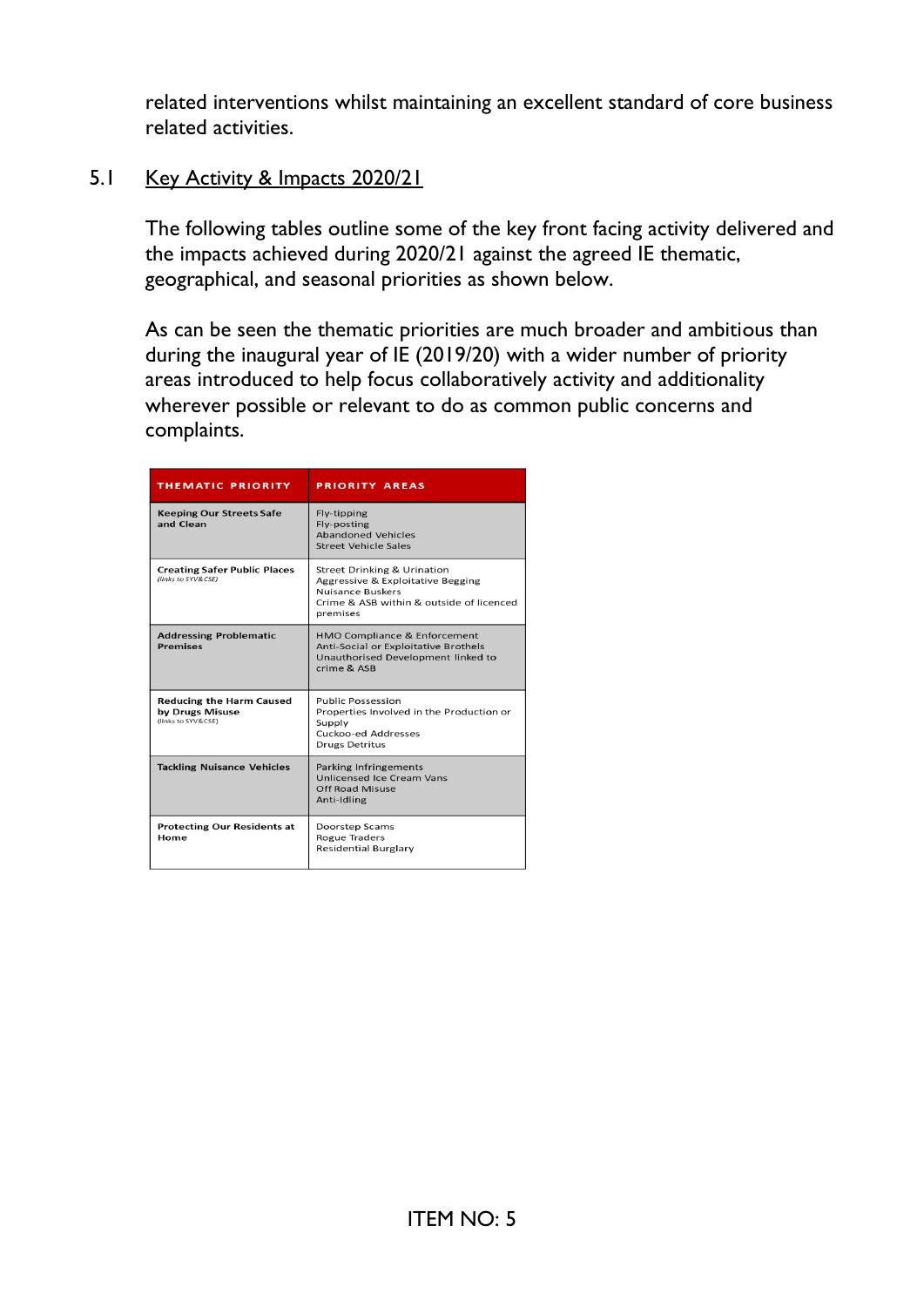#### **GEOGRAPHICAL PRIORITIES**

- Woolwich Town Centre
- Eltham Town Centre
- Greenwich Town Centre
- Plumstead Town Centre

#### **SEASONAL PRIORITIES**

#### **SPRING**

• Safety in Parks & Open Spaces







#### **AUTUMN**

**SUMMER** 

- Halloween/Bonfire related ASB (including fireworks)
- Residential Burglary

• Street Drinking

#### **WINTER**

- Street Population Outreach & Intervention
- Licensing Enforcement



| <b>PRIORITY</b>                                        | <b>KEY ACTIVITY</b>                                                                                         | <b>KEY IMPACTS</b>                                                                                                                                                                                     |
|--------------------------------------------------------|-------------------------------------------------------------------------------------------------------------|--------------------------------------------------------------------------------------------------------------------------------------------------------------------------------------------------------|
| <b>Keeping Our</b><br><b>Streets Safe</b><br>and Clean | Implementation of ANPR<br>and AI technology in Enviro<br>Crime mobile CCTV.                                 | Improved vehicle detection<br>and identification resulting in<br>increased numbers of<br>prosecutions.                                                                                                 |
| <b>Creating Safer</b><br><b>Public Spaces</b>          | Boroughwide consultation<br>and Introduction of new<br><b>Public Space Protection</b><br>Order conditions.  | Ability for MPS and the Safer<br>Spaces to enforce against a<br>variety of concerns identified<br>in the public consultation<br>such as car park misuse,<br>amplified noise nuisance and<br>group ASB. |
|                                                        | <b>Greater use of Community</b><br>Protection Warnings and<br><b>Community Protection</b><br><b>Notices</b> | Since April 1st 2020, there<br>have been 72 CPW's issued<br>and 38 CPN's. Breaches of<br>the CPN's have resulted in<br>individuals being arrested<br>and taken to court for<br>prosecution decisions.  |
| Addressing<br>Problematic<br><b>Premises</b>           | Work between Plumstead<br>SNT, Safer Spaces and Safer<br>Communities targeting sex                          | 5 confirmed brothels closed<br>on Plumstead High Street<br>and a problem-solving<br>process underway to reduce                                                                                         |

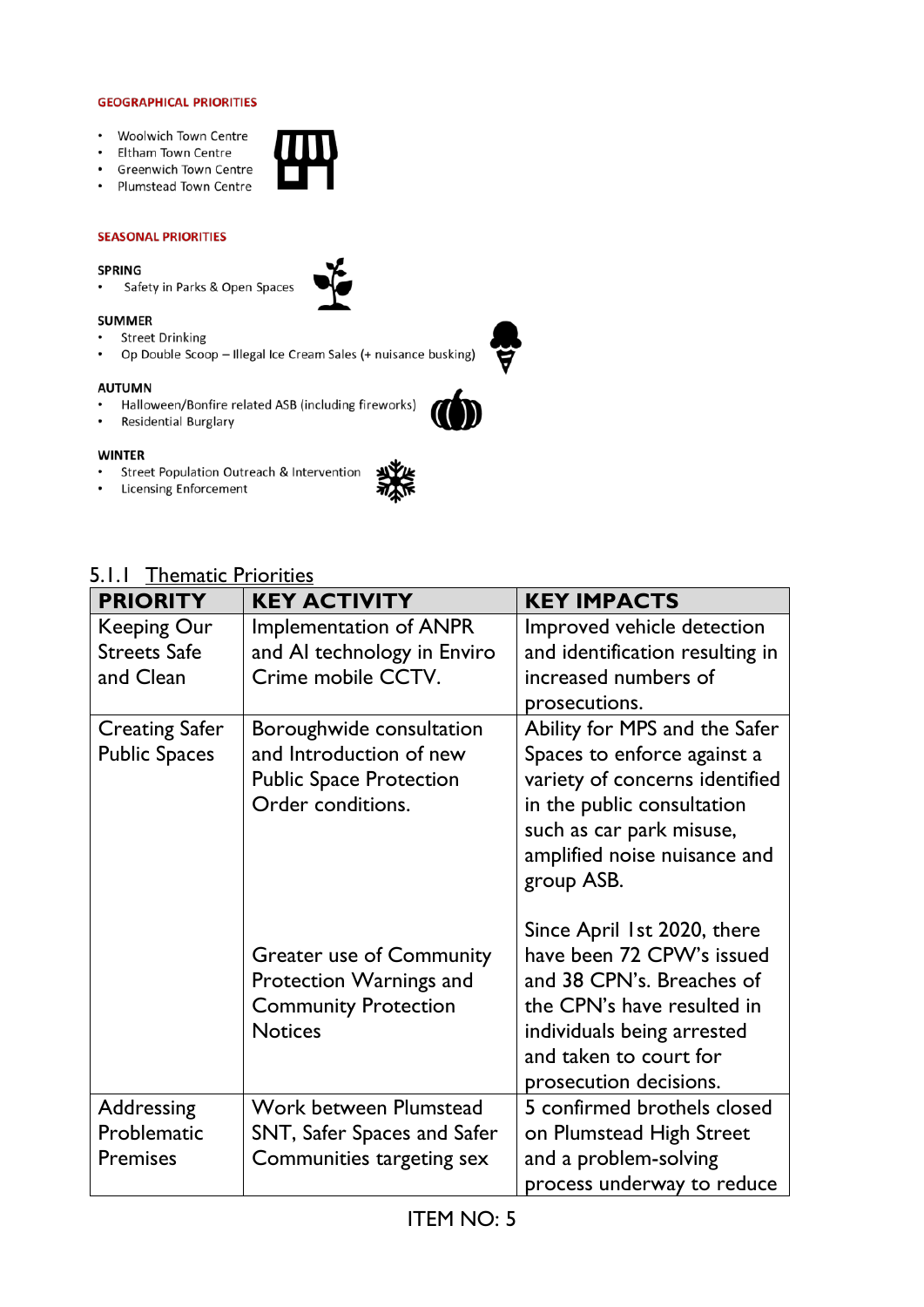|                                                                 | work in Plumstead High<br>Street.                                                                                                                                                                                                                                                                                                                                                                                                                                                       | anti-social sex work and<br>drug misuse at St Nicholas'<br>Church. Such activity looks<br>to support our efforts in<br>regard to potential modern<br>slavery and violence against<br>women & girls.                                                                                                                                                                                                                                                                                                                                                                                                                                                                                     |
|-----------------------------------------------------------------|-----------------------------------------------------------------------------------------------------------------------------------------------------------------------------------------------------------------------------------------------------------------------------------------------------------------------------------------------------------------------------------------------------------------------------------------------------------------------------------------|-----------------------------------------------------------------------------------------------------------------------------------------------------------------------------------------------------------------------------------------------------------------------------------------------------------------------------------------------------------------------------------------------------------------------------------------------------------------------------------------------------------------------------------------------------------------------------------------------------------------------------------------------------------------------------------------|
| Reducing the<br><b>Harm Caused</b><br>by Drugs<br><b>Misuse</b> | Patrols led by data that the<br>caretaking team now<br>provide - targeting areas<br>with high levels of drug<br>detritus.                                                                                                                                                                                                                                                                                                                                                               | Joint action by IE Policing<br>Team, Safer Spaces and the<br><b>Tenancy Enforcement Patrol</b><br>Team has resulted in<br>reductions in drug misuse<br>within key blocks.                                                                                                                                                                                                                                                                                                                                                                                                                                                                                                               |
| <b>Tackling</b><br><b>Nuisance</b><br><b>Vehicles</b>           | An IE operation to remove<br>vehicles on Thistlebrook<br>connected to rough sleeping<br>and drug dealing.                                                                                                                                                                                                                                                                                                                                                                               | Rough sleepers engaged with<br>by Street Pop Outreach<br>Worker and residents now<br>benefitting from a reduction<br>in drug dealing and loitering<br>from non-residents on their<br>site.                                                                                                                                                                                                                                                                                                                                                                                                                                                                                              |
| <b>Protecting Our</b><br>Residents at<br>Home                   | In the past twelve months<br><b>Trading Standards have</b><br>issued over 46 scam alerts<br>to local community groups,<br>residents, and businesses, as<br>well as obtaining external<br>funding for 'truecall' devices<br>to screen potential scam<br>victims' telephone calls.<br>Significant contacts have<br>been retained with local<br>bank branches, including in-<br>person visits to thirteen<br>branches in conjunction with<br>a dedicated Operation<br>Mercury police team. | The close connections built<br>with financial businesses<br>have fed the success of the<br><b>Trading Standards rapid</b><br>response service, where<br>bank branches report<br>potential doorstep crime<br>victims. In the past month<br>this has resulted in arrests of<br>suspects, a $£10,000$ payment<br>being stopped and<br>fraudulently monies<br>returned to residents.<br>A series of significant cases<br>are awaiting hearings in the<br>Crown Court, including a<br>money laundering case<br>where the victim was<br>subject to £60,900<br>detriment. In further<br>cases, £48250 has been<br>returned to a victim as a<br>result of a financial<br>investigation, and the |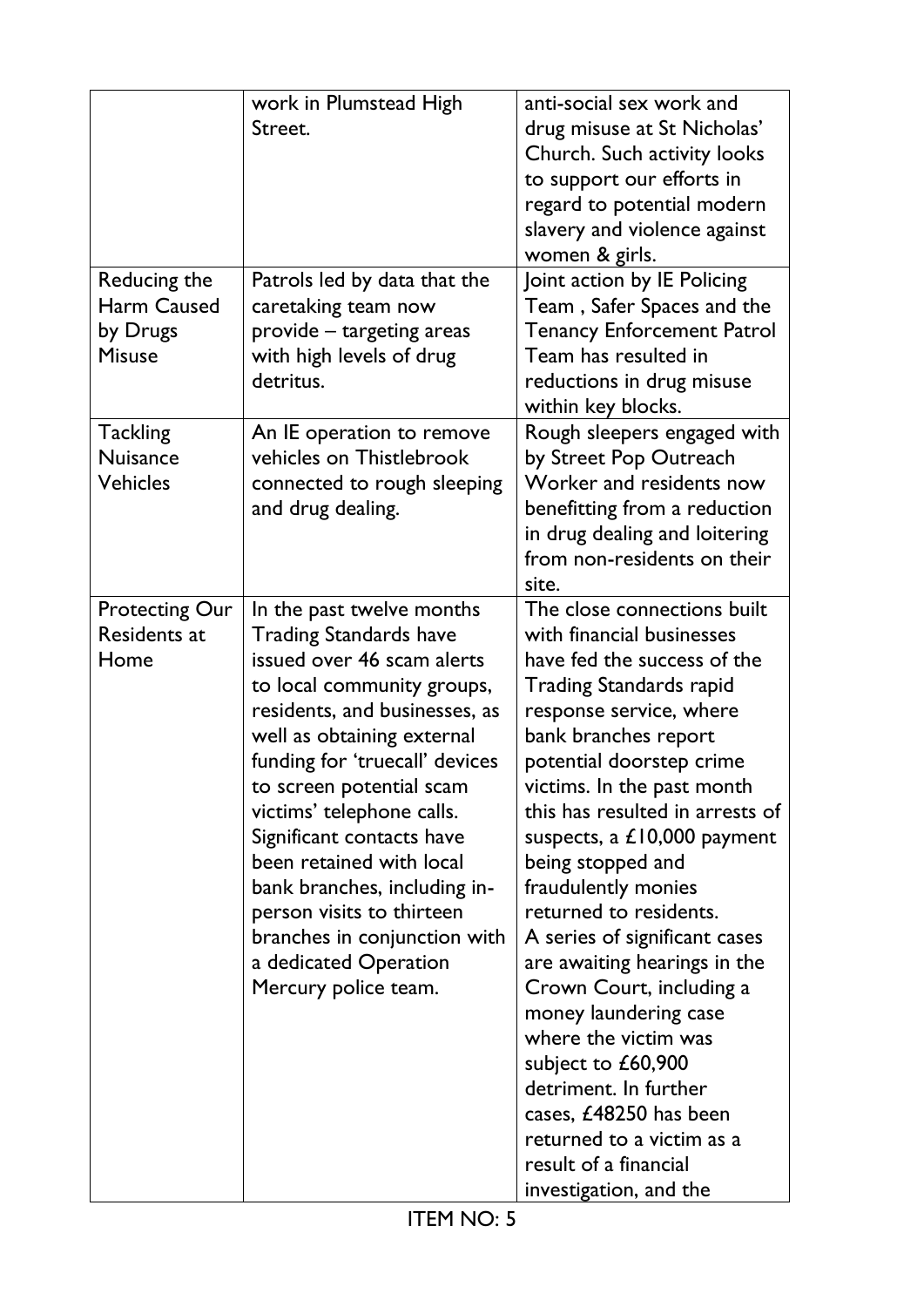|  | transfer of a residence       |
|--|-------------------------------|
|  |                               |
|  | worth £400,000 has been       |
|  | prevented. The total figure   |
|  | of detriment to rogue trader  |
|  | victims which has been        |
|  | prevented over the past       |
|  | twelve months is financially  |
|  | significant at £652,452. All  |
|  | victims are safeguarded to    |
|  | protect their wellbeing and   |
|  | prevent them being subject    |
|  | to further rogue trader       |
|  | activities. We are in the     |
|  | process of pursuing potential |
|  | money laundering offences     |
|  | under the Proceeds of         |
|  | Crime Act (POCA) against a    |
|  | series of local traders and   |
|  | businesses.                   |

## 5.1.2 Geographic Priorities

| $cos$ applied to the set<br><b>PRIORITY</b> | <b>KEY ACTIVITY</b>                                                                                                                                            | <b>KEY IMPACTS</b>                                                                                                                                                                                                                                                                                                            |
|---------------------------------------------|----------------------------------------------------------------------------------------------------------------------------------------------------------------|-------------------------------------------------------------------------------------------------------------------------------------------------------------------------------------------------------------------------------------------------------------------------------------------------------------------------------|
| Woolwich<br><b>Town Centre</b>              | Op Fortress in Calderwood<br><b>Car Park with CCTV</b><br>installed and patrols from<br>MPS and CSET led by intel<br>from the Digital Evidence<br>Team (CCTV). | Excellent work between the<br>Digital Evidence Team and<br>the IE Policing Team has<br>resulted in key arrests for<br>drug possession/possession<br>with intent to supply, and<br>regular patrols and linking<br>into the Street Pop<br>Outreach Worker have<br>reduced problematic<br>behaviour linked to rough<br>sleeping. |
| Eltham Town<br>Centre                       | <b>Problem Solving process</b><br>undertaken to eliminate anti-<br>social use of public<br>conveniences.                                                       | Following the installation of<br>blue lighting into Well Hall<br>Pleasance toilets there has<br>been a complete reduction<br>in intravenous drug use in<br>the toilets and positive<br>comments from park users<br>regarding the improvements.                                                                                |
| Greenwich                                   | Anti-Social Busking in                                                                                                                                         | Anti-Social busking within                                                                                                                                                                                                                                                                                                    |
| <b>Town Centre</b>                          | <b>Greenwich Town Centre</b>                                                                                                                                   | <b>Greenwich Town Centre</b>                                                                                                                                                                                                                                                                                                  |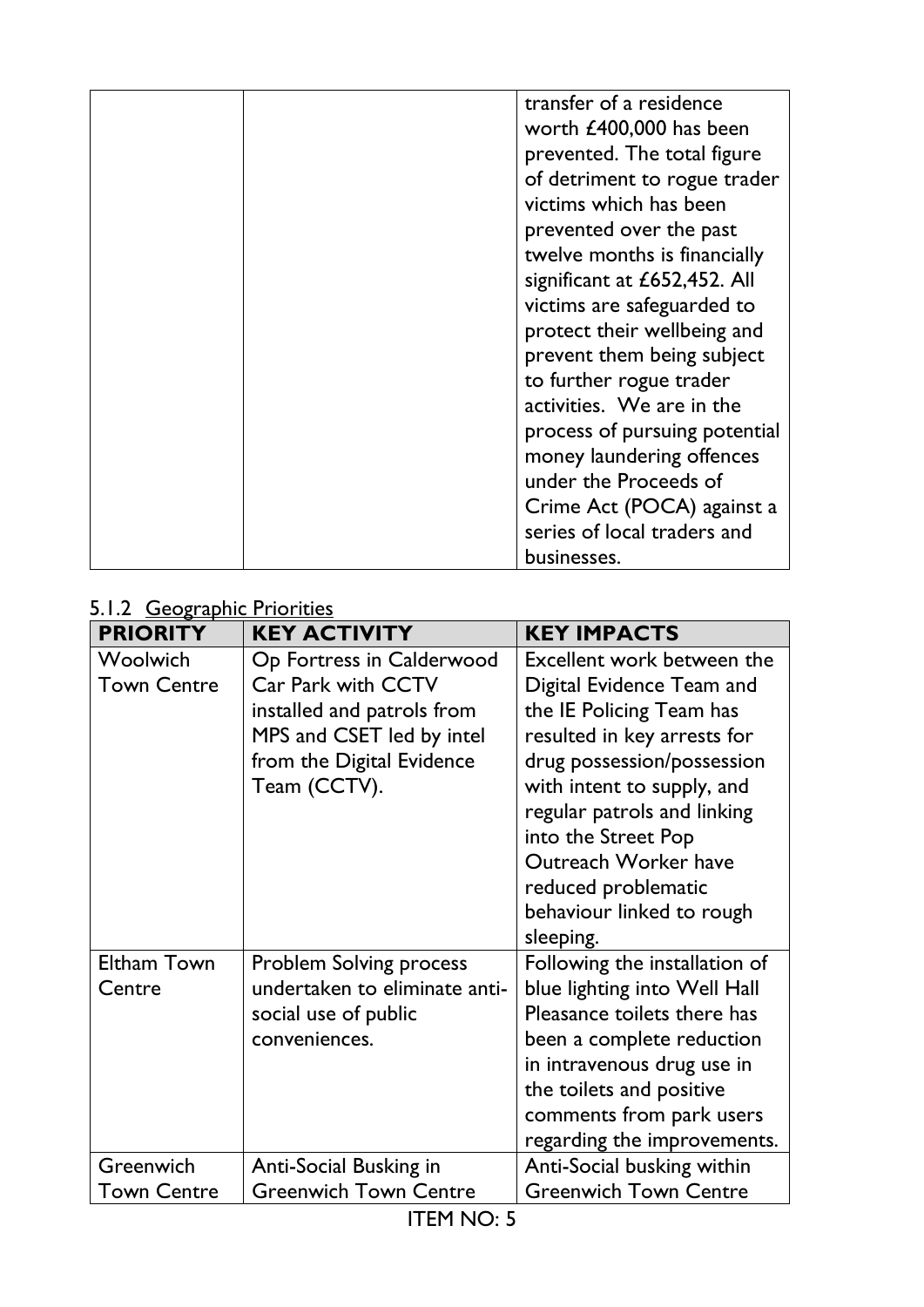|                    |                                  | has resulted in a high             |
|--------------------|----------------------------------|------------------------------------|
|                    |                                  | number of complaints over          |
|                    |                                  | the years. Due to this, the        |
|                    |                                  | Safer Spaces team have             |
|                    |                                  |                                    |
|                    |                                  | begun to tackle the issue by       |
|                    |                                  | issuing Community                  |
|                    |                                  | Protection                         |
|                    |                                  | Advisory/Warnings and              |
|                    |                                  | Notices to those that have         |
|                    |                                  | been persistent in their           |
|                    |                                  | behaviour and they have            |
|                    |                                  | failed to address this by          |
|                    |                                  | having verbal warnings. Since      |
|                    |                                  | July 2020, 6 Community             |
|                    |                                  | <b>Protection Advisory Notices</b> |
|                    |                                  | and 2 Community                    |
|                    |                                  | Protection Warnings have           |
|                    |                                  | been issued. The new Public        |
|                    |                                  | Spaces Protection Order in         |
|                    |                                  | relation to using                  |
|                    |                                  | amplification in an antisocial     |
|                    |                                  | manner will also assist in         |
|                    |                                  | dealing with this, and we will     |
|                    |                                  | hopefully see a further            |
|                    |                                  | reduction in complaints from       |
|                    |                                  | residents.                         |
|                    |                                  | <b>Street Trading / Town</b>       |
|                    |                                  | <b>Centre Management</b>           |
|                    |                                  | colleagues within in DRES          |
|                    |                                  | are also currently                 |
|                    |                                  | progressing introduction of a      |
|                    |                                  |                                    |
|                    |                                  | voluntary code of conduct          |
|                    |                                  | for busking as well as a           |
|                    |                                  | potential licensing regime to      |
|                    |                                  | help further regulate this         |
|                    |                                  | form of street                     |
|                    |                                  | entertainment.                     |
| Plumstead          | <b>Plumstead Gardens Problem</b> | Successful Arrests of              |
| <b>Town Centre</b> | Solving Process- Drug            | individuals involved in drug       |
|                    | Misuse, Youth related ASB &      | dealing.                           |
|                    | <b>Gang Activity</b>             | Reduction in drug litter and       |
|                    |                                  | weapons hidden on site due         |
|                    | Partnership Working with         | to regular Weapons Sweeps          |
|                    | Safer Spaces, Parks & Open       |                                    |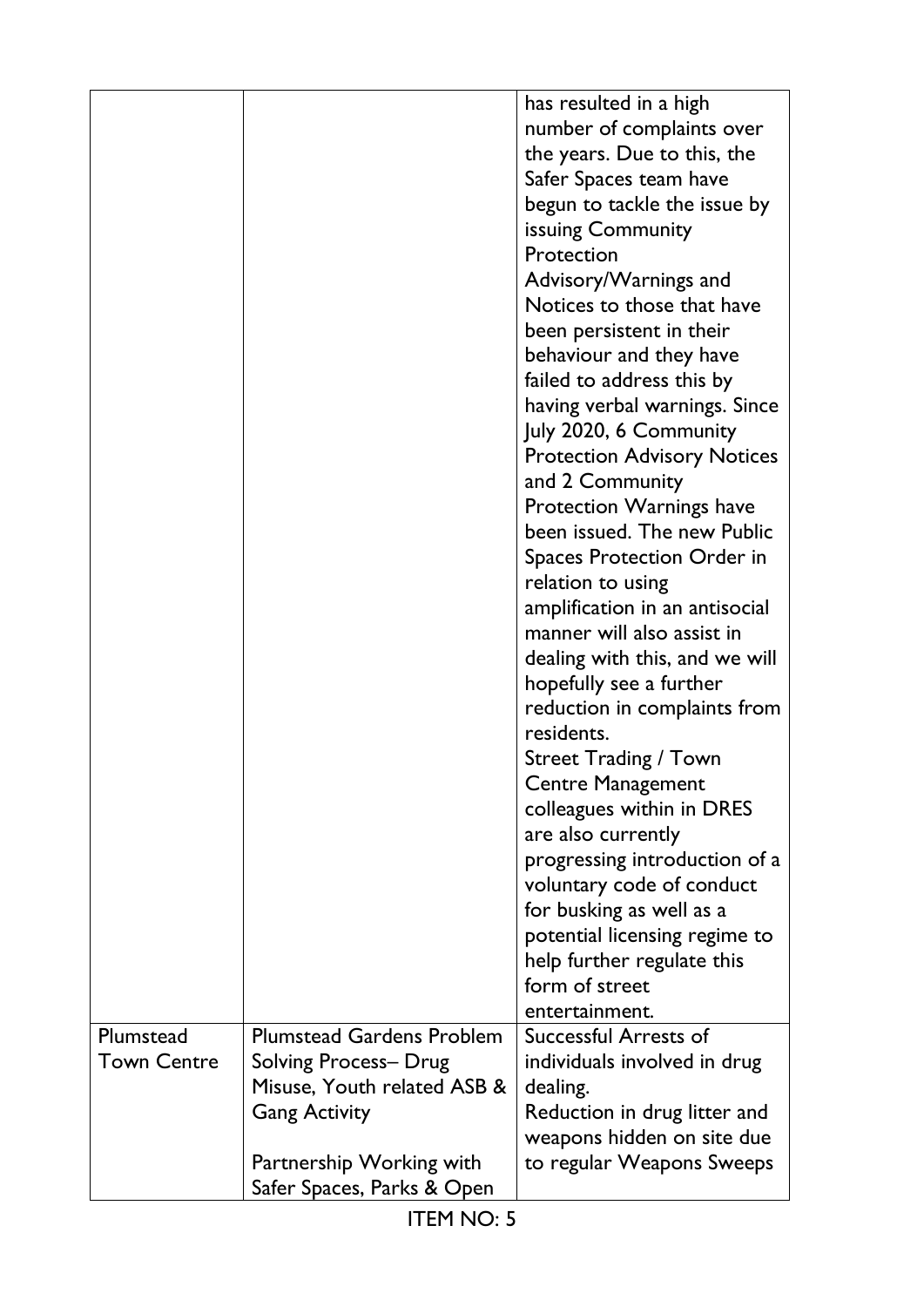| Spaces, Integrated             | with Safer Spaces and Met    |
|--------------------------------|------------------------------|
| <b>Enforcement Police Team</b> | Police                       |
| and Safer Neighbourhood        | Planned development works    |
| Team                           | on site to improve landscape |
|                                | and encourage positive       |
|                                | usage of the site            |

# 5.1.3 Seasonal Priorities

| <b>PRIORITY</b>        | <b>KEY ACTIVITY</b>               | <b>KEY IMPACTS</b>                                     |
|------------------------|-----------------------------------|--------------------------------------------------------|
| Safety in Parks        | Intel-led patrols as part of      | Reduced spread of COVID-                               |
| and Open               | Op Boundary targeting             | 19 and reduction in                                    |
| <b>Spaces</b>          | congregation, organised           | littering/waste.                                       |
|                        | sport and persistent littering.   |                                                        |
| <b>Street Drinking</b> | <b>Targeted Operation - Op</b>    | 23 Community Protection                                |
|                        | Fortune - To tackle Street        | Warnings & 12 Community                                |
|                        | Drinking and Anti-Social          | Protection notices were                                |
|                        | Behaviour in the Town             | issued to the town centres                             |
|                        | Centre                            | more prolific offenders for                            |
|                        |                                   | <b>Street Drinking resulting in</b>                    |
|                        | From March 2020/21                | 127 subsequent Breaches                                |
|                        | <b>Community Safety</b>           | and 11 Arrests.                                        |
|                        | <b>Enforcement Officers &amp;</b> |                                                        |
|                        | <b>Local Authority Support</b>    |                                                        |
|                        | Officers seized 1695              |                                                        |
|                        | bottles/cans of alcohol and       |                                                        |
|                        | issued 509 PSPO FPNS.             |                                                        |
| Op Double              | Summer priority action days       | 2 Community Protection                                 |
| Scoop                  | took place during July            | Warnings and I Community                               |
|                        | targeting itinerant ice cream     | <b>Protection Notice was</b>                           |
|                        | traders in Greenwich town         | issued to itinerant ice cream                          |
|                        | centre.                           | traders that were persistent                           |
|                        |                                   | in trading within prohibited                           |
|                        |                                   | streets. This resulted in an                           |
|                        |                                   | almost complete reduction                              |
|                        |                                   | of illegal itinerant ice cream                         |
|                        |                                   | traders in the area.                                   |
| Halloween/             | Multi-agency operation            | Fireworks sweeps took                                  |
| <b>Bonfire</b>         | planned, involving RBG            | place prior to bonfire night                           |
|                        | teams (Safer Spaces,              | which took away some of                                |
|                        | <b>Community Protection</b>       | the issues of fireworks being<br>misused and thrown at |
|                        | Team, Tenancy, Street             |                                                        |
|                        | Cleansing) and key IE             | officers and the public.                               |
|                        | partners (e.g., London Fire       | Fireworks were found                                   |
|                        | Brigade, MPS).                    | hidden in various places in                            |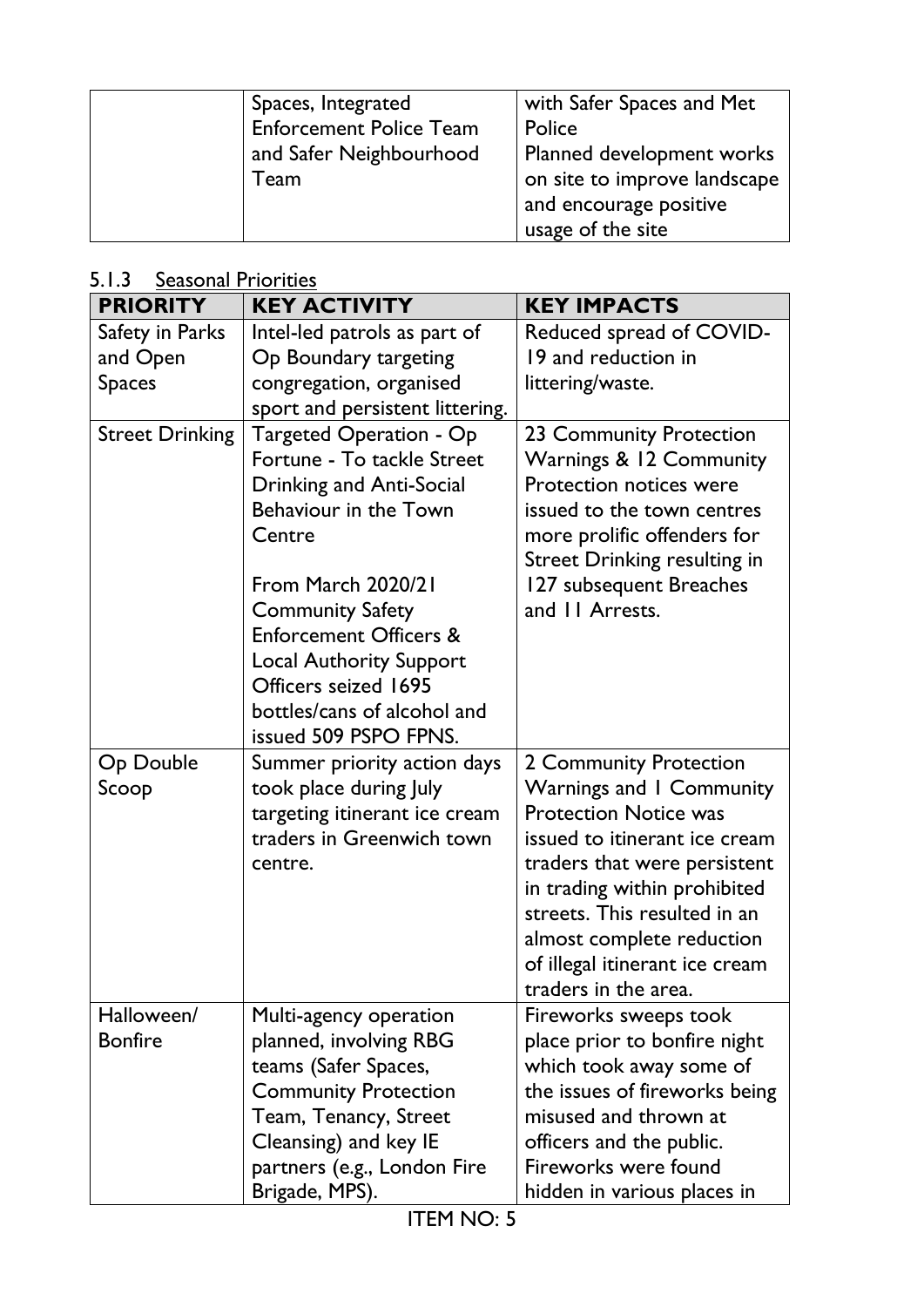|                                                 |                                                                                                            | <b>Woolwich Town Centre.</b><br>Youth disorder limited to<br>General Gordon Square.                                                                                                                                                                                                                       |
|-------------------------------------------------|------------------------------------------------------------------------------------------------------------|-----------------------------------------------------------------------------------------------------------------------------------------------------------------------------------------------------------------------------------------------------------------------------------------------------------|
| <b>Residential</b><br><b>Burglary</b>           | Data-led patrols of key<br>hotspots $-3$ from last year<br>and 3 identified as emerging<br>hotspots.       | Large reduction in domestic<br>burglary, although in part as<br>a result of COVID<br>restrictions with more<br>people being indoors/at<br>home.                                                                                                                                                           |
| <b>Street Pop</b><br>Outreach &<br>Intervention | <b>Engaging with Street Pop</b><br>Clients during the Covid19<br>Pandemic                                  | 105 Street Pop Clients have<br>been engaged with.<br>45 individuals have been<br>reengaged with Drug &<br>Alcohol treatment.<br>50 individuals have been<br>successfully placed into<br>accommodation.<br>I individual has been<br>referred via the National<br>Referral Mechanism for<br>Modern Slavery. |
| Licensing<br>Enforcement                        | Due to COVID there was<br>very little seasonal activity as<br>licensed venues were again<br>told to close. | There were sporadic issues<br>with patrons gathering<br>outside of licensed premises<br>when they were permitted<br>to serve alcoholic 'take-<br>aways'. As this was outside<br>of the licensed footprint of<br>the venues in question, Safer<br>Spaces engaged with<br>individuals to redirect.          |

### 5.2 Focus on Safer Spaces

● Overview of Service & Structure: The Safer Spaces service launched in February 2020. The aim is to deliver Safer Public Spaces within the Royal Borough and is at the heart of the Integrated Enforcement approach. The operating model consists of Digital Evidence (CCTV) and Community Safety Enforcement (Enhanced Problem Solving & Enforcement Officers), supported by the Metropolitan Police Service (MPS) Integrated Enforcement Police Team (IEPT). Safer Spaces tackle a broad range of community safety issues, focusing on long-term problem solving and delivering interventions to offenders/victims in a trauma-informed manner (e.g., personalized interventions). The service delivers a range of innovative initiatives and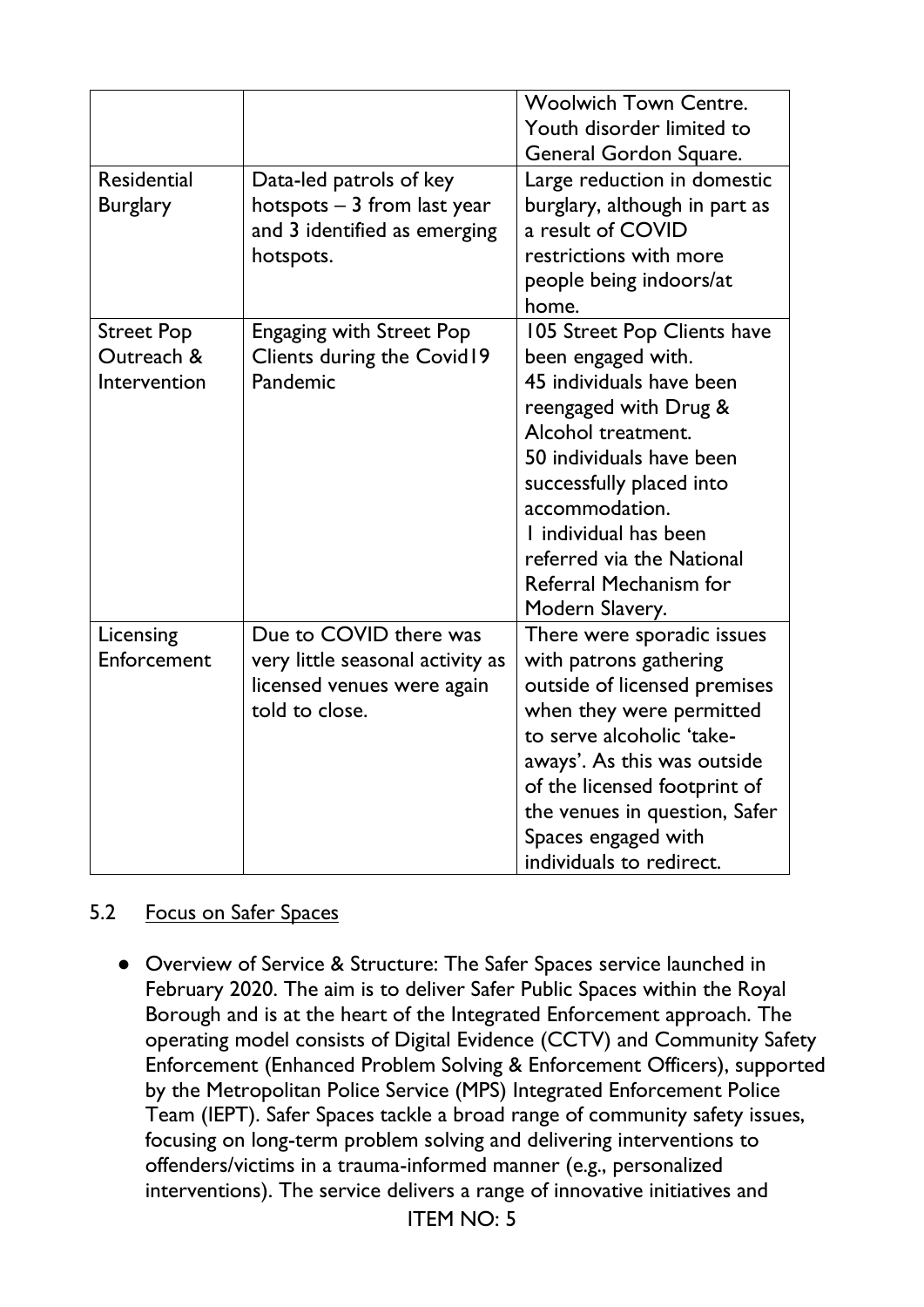projects to improve safety in public spaces. 2020/21 also saw the successful pilot of integrated third-party enforcement support by Local Authority Support (LAS).

- 3<sup>rd</sup> Party Enforcement: Launched in March 2020, this is an 18-month proof of concept working with LA Support Ltd to enhance enforcement of envirocrime, ASB and the PSPO. It offers greater flexibility to deploy 'in house' enforcement staff on wider, more complex, public space issues and an integrated approach to increase vigilance and generation of community intelligence. There is an opportunity for future, substantive contract, or expansion in support of other RGB services.
- Since launching the pilot, LAS working in conjunction with the Community Safety Enforcement Team have issued 7,528 Fixed Penalty Notices for low level enviro-crime and breaches of PSPO legislation. This is a 520% increase on the former warden's service. Since the launch of the service there have been 365 individuals referred for prosecution for non-payment of fixed penalty notice. This is a significant increase on the previous legal enforcement capability due to improvements made to the back-office system and working processes with RBG legal services.
- CCTV Modernisation: The transformation project involved an estimated contract value of around £3.7m over a maximum of nine years. The main aim was to improve camera resolution and evidential quality and enable the future use of data analytics to identify and alert CCTV staff to threats (e.g., unusual movement, unusual crowd detection, etc). It has provided a greater opportunity to connect additional mobile CCTV cameras to support tasking under Integrated Enforcement, track issued GPS enabled radios and also live stream body worn video footage should an emergency occur. Technology assisted 'forensic searching' will reduce officer time searching footage for incidents or persons/vehicles of interest and remote viewing/sharing of CCTV will enable better incident management and reduce pressure on partner agencies in terms of travel to/from the CCTV control room.
- Street Pop Project: This MOPAC/MHCLG funded project supports the most complex, chaotic and vulnerable of our street population, who require intensive support to access the services to recover from homelessness and change their behaviour around rough sleeping, begging, and street drinking/drug use and associated ASB. This year, one of the key successes has been the COVID Vaccination Clinic for current and previous rough sleepers where 22 individuals were vaccinated against COVID19 and were offered chest x-rays, a key tool for detection of tuberculosis in homeless populations, by an NHS x-ray van which was also organised.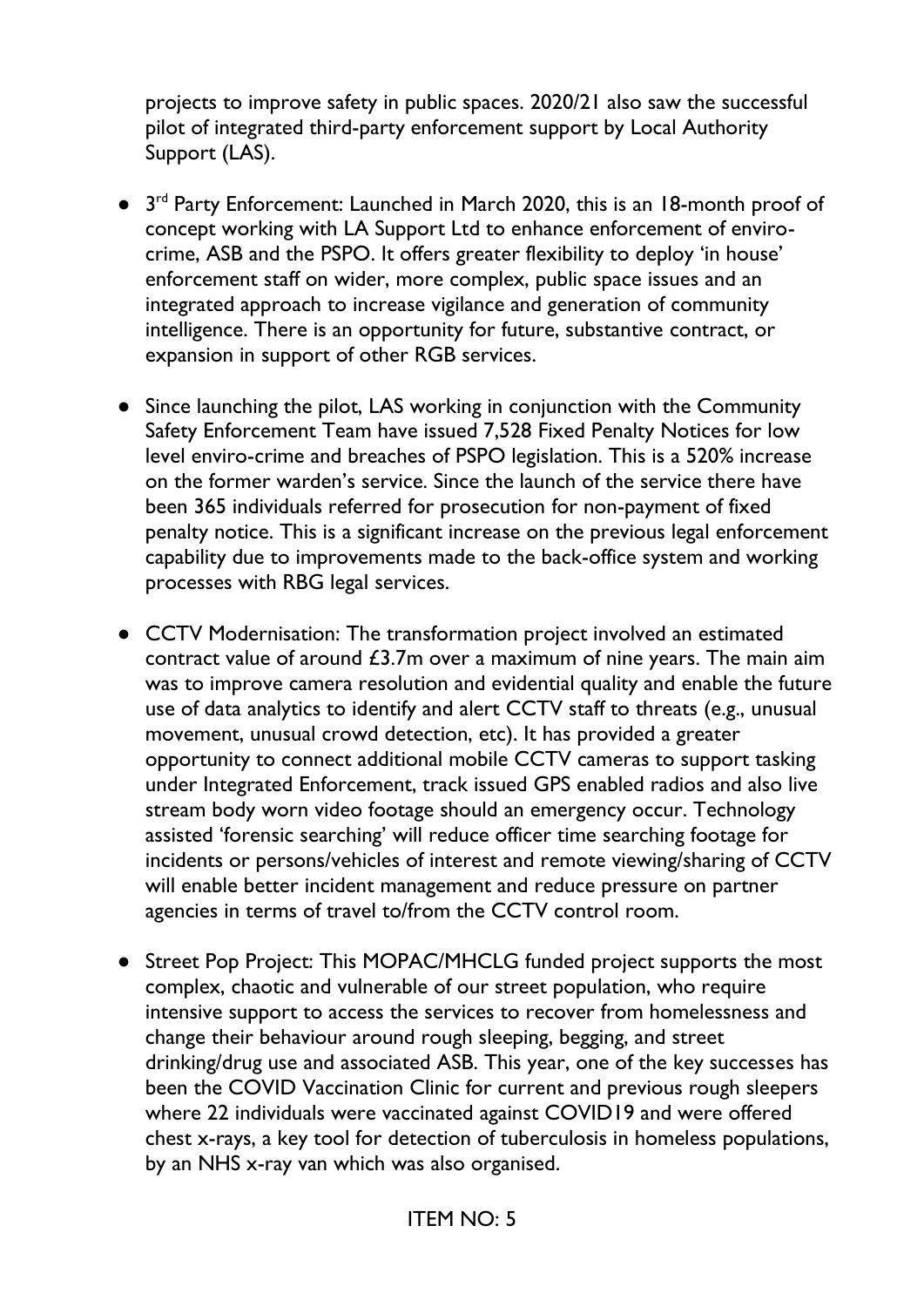## 5.3 IE Policing Team

- **Overview and evolution (2 officers to team of officers):** Greenwich Neighbourhoods Policing strand, recognised mutual shared priorities with the Royal Borough of Greenwich (RBG) in reducing crime and ASB. They also recognised that being part of the Integrated Enforcement (IE) Strategy promotes wider communication, collaboration and coordination between different Police strands and RBG departments. Seeing IE in action within RBG increased senior level MPS confidence that we could support each other and that there were good mechanisms with clear pathways to set priorities and tasking's. These included the weekly IE dial in, monthly IE LYP meeting and the Police TTCG. With two funded Officers already assigned to the IE model and the promise of new recruits being rotated through neighbourhoods the MPS saw an opportunity to launch two enhanced IE Policing teams (IEPT) under one Sergeant whilst utilising the strong relations that the funded officers already had with RBG. Teams at present – 1 Sergeant – Team 1 / 2 each have an RBG funded Coordinator, 3 Substantives and 3 Probationers. They work on two leave lines to ensure the best coverage and capability across the RBG. Supervision, expectations and performance on the team is high with probationers requesting to stay and substantives wanting to join.
- **Key performance outputs/outcomes:** Since the enhanced team started 8 months ago in August 2020, there have been 106 arrests with an incredible 85% charge rate which reflects the professionalism of arrest and investigation as well as the enhanced intelligence sharing between IE partners. The IEPT have completed 481 stop searches with a 38% positive outcome rate (again a corporate measure of 20%) which is the highest of any team on the SE BCU. This would point to the teams use of stop search being more aligned intelligently to areas and rates of offending but also more searches being more justifiable in terms of their grounds. Although not specifically measured at a team level, the SE BCU do if course recognise ongoing concerns around disproportionality of stopsearch, even if certain demographic groups are far less likely to be searched in Greenwich in comparison to other London boroughs. An update on knife crime, including stop-search will be heard at scrutiny later in the year.
- The IEPT have also researched and completed several warrants in the last 8 months all of which have taken place in joint tasking areas and all of which have led to convictions and assistance from RBG under the 'no home for harm' pledge. As well as taking part in joint operations with RBG for Op Boundary, Op Cyclone and with the Environmental Health teams; the IEPT also linked in with the Safer Neighbourhood Teams to assist in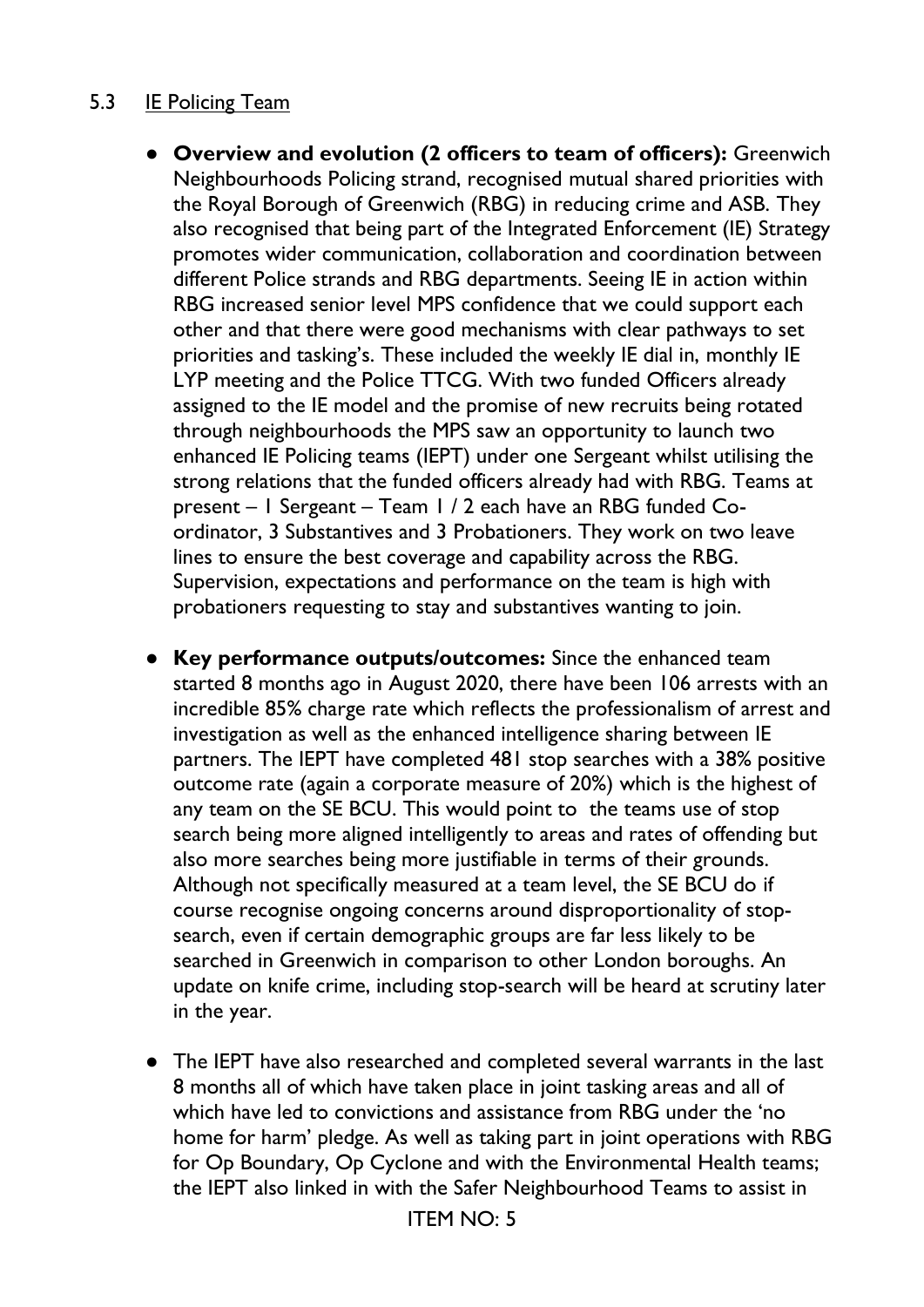their hot spot areas to help resource urgent warrants that also feed in to RBG issues. The IEPT and IE strategy has really proven itself during COVID as the close links and governance structure has made joint COVID related work much easier to achieve. The IEPT have issued over 50 COVID FPNs and worked closely with the specifically employed COVID Stewards, the CSET and the RBG Parks & Open spaces team to make RBG as safe as possible during this testing time.

## **6.0 Moving IE Forward into 2021/22 and links to the MTFS**

- 6.1 In line with the Council's MediumTerm Financial Strategy (MTFS), opportunities are being considered to further align enforcement related services, both strategically (in terms of greater collaboration and consistency of approach) but also structurally where there would be benefit. Any proposals agreed by relevant officers and members will be implemented throughout 2021/22, predominantly for efficiency gain rather than cost reduction. It is generally accepted enforcement services are already lean and facing growing and more complex demand. Opportunities to increase performance and productivity, including better use of technology and innovation, are however areas that officers and members are keen to maximise.
- 6.2 In addition to the front facing delivery, IE will continue to see a range of business change and continuous improvement initiatives being progressed to assist enforcement staff and partners, and for the benefit of local communities. This has turned into an even more ambitious programme of work due to the various projects already in train or planned across enforcement teams. The main projects being:
	- $\circ$  3<sup>rd</sup> Party Enforcement Support
	- o CCTV Modernisation (including Digital Evidence & Enforcement)
	- o Radio and Body Worn Video Modernisation (including new Town Watch offer for businesses)
	- o IE Intelligence Capability
	- o Creation of a new Community Protection Team (ASB/Noise/Nuisance)
	- o ECINS Collaboration and Case Management Pilot
	- o ICT Discovery (as part of the Housing & Safer Communities Digital Work)
- 6.3 The above projects, in addition to monitoring of associated risks, interdependencies, etc, are now being overseen by a reinvigorated IE Programme Board chaired by the Assistant Director – Community Safety & Environmental Health and as the RBG Lead for Integrated Enforcement. Updates are fed into the corporate Continuous Improvement (CI) machinery via the Council's CI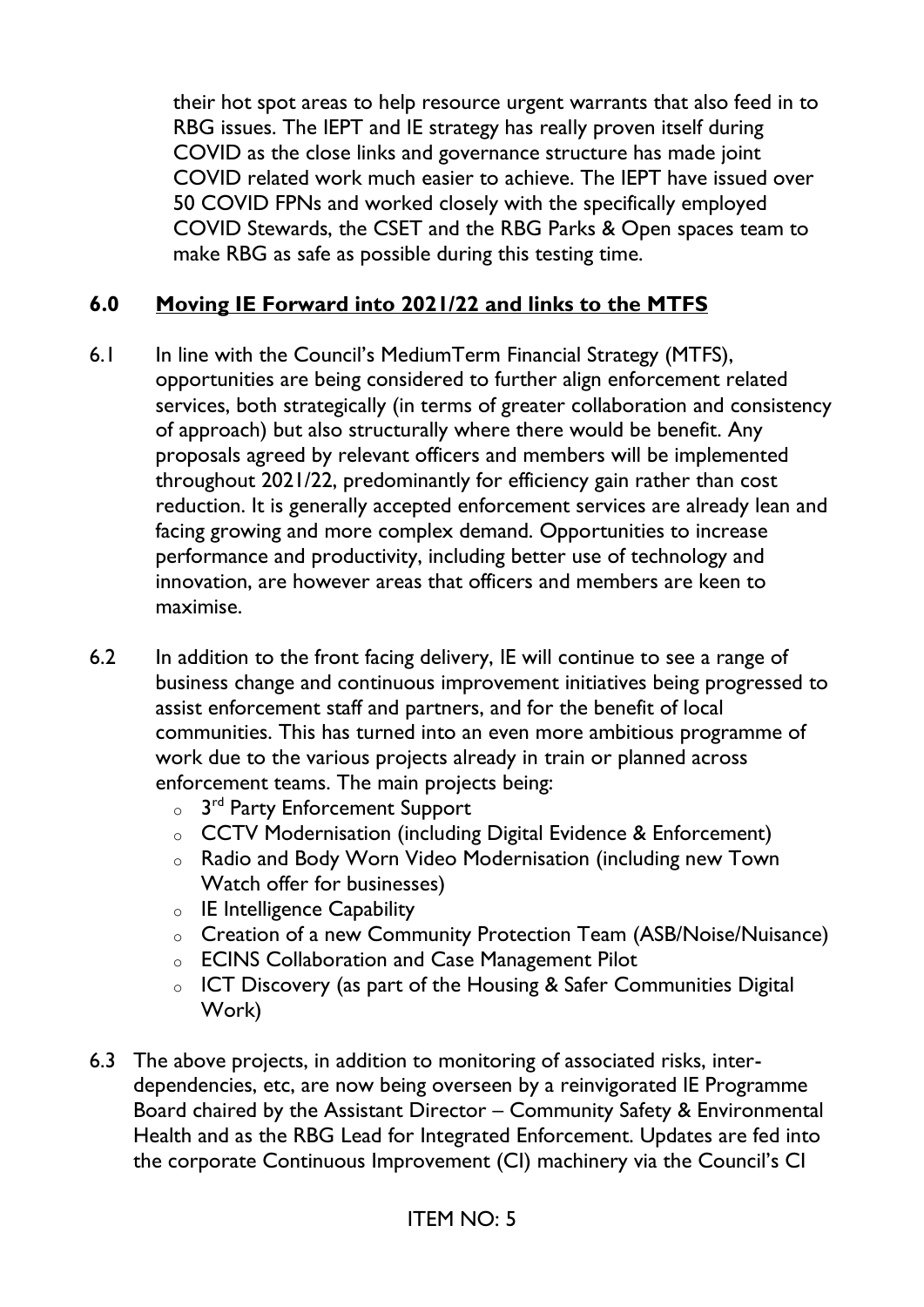Team. Updates on these areas of work will feature in the next annual IE update due currently for February 2022.

# **7.0 IE Case Studies**

● **Op Boundary:** Safer Spaces coordinated the enforcement response to the COVID-19 pandemic in the Royal Borough between March 2020 and April 2021. The data and intel-led approach was cemented with a weekly product produced to ensure that all areas involved (Safer Spaces, Tenancy, Parks & Open Spaces, Environmental Health, Street Trading and Business Engagement) were aware of the current picture and an integrated approach was maintained. COVID rate data from Public Health was mapped on a weekly basis to inform taskings to areas with high rates. This was particularly important with the tasking for the Tenancy Enforcement Patrol team which were seconded to Safer Spaces. This team were tasked to ensure that social distancing and other measures were in place in RBG estates, and also focussed on ASB in both these estates and those with high levels of ASB reported across the Royal Borough. Intel was gathered from various sources, from social media to our COVID Stewards, and discussed at daily grip calls. Premises and areas of interest were allocated to relevant teams with operational duties for these devised in line with the weekly plan. As part of Op Boundary, the Royal Borough's Environmental Health and Trading Standards teams have served 11 prohibition notices to local businesses caught breaking COVID-19 restrictions since January.



*\*socially distanced team briefings*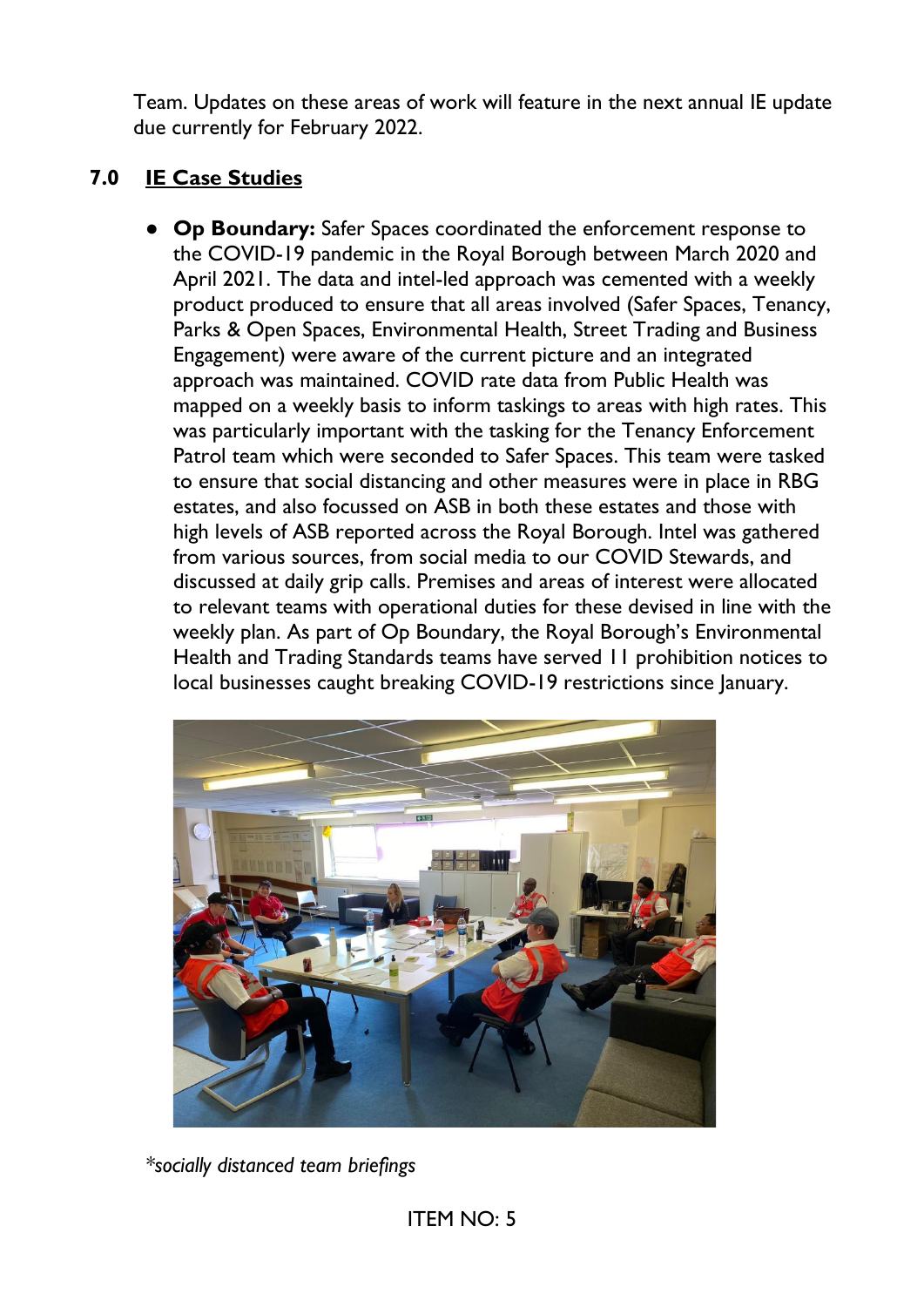

\**social distancing banner and Safer Spaces officer.*

**Op Cyclone:** In December 2020 Safer Spaces led a multi-agency day of action in Parry Place, SE18 following concerns from businesses and residents regarding ASB, drug dealing/use and groups of males gathering on the street and intimidating people coming to the area.

Partner agencies flooded the area and Police executed 2 search warrants and made a number of arrests relating to the supply of drugs. Trading Standards seized 15000 illicit cigarettes, 400 litres of unauthorised alcohol and banned pesticide sprays. Several businesses were served with fines for unauthorised waste disposal and transfer.

The local Police team has had hugely positive feedback from local store owners claiming an increase in customer footfall and reduction in ASB.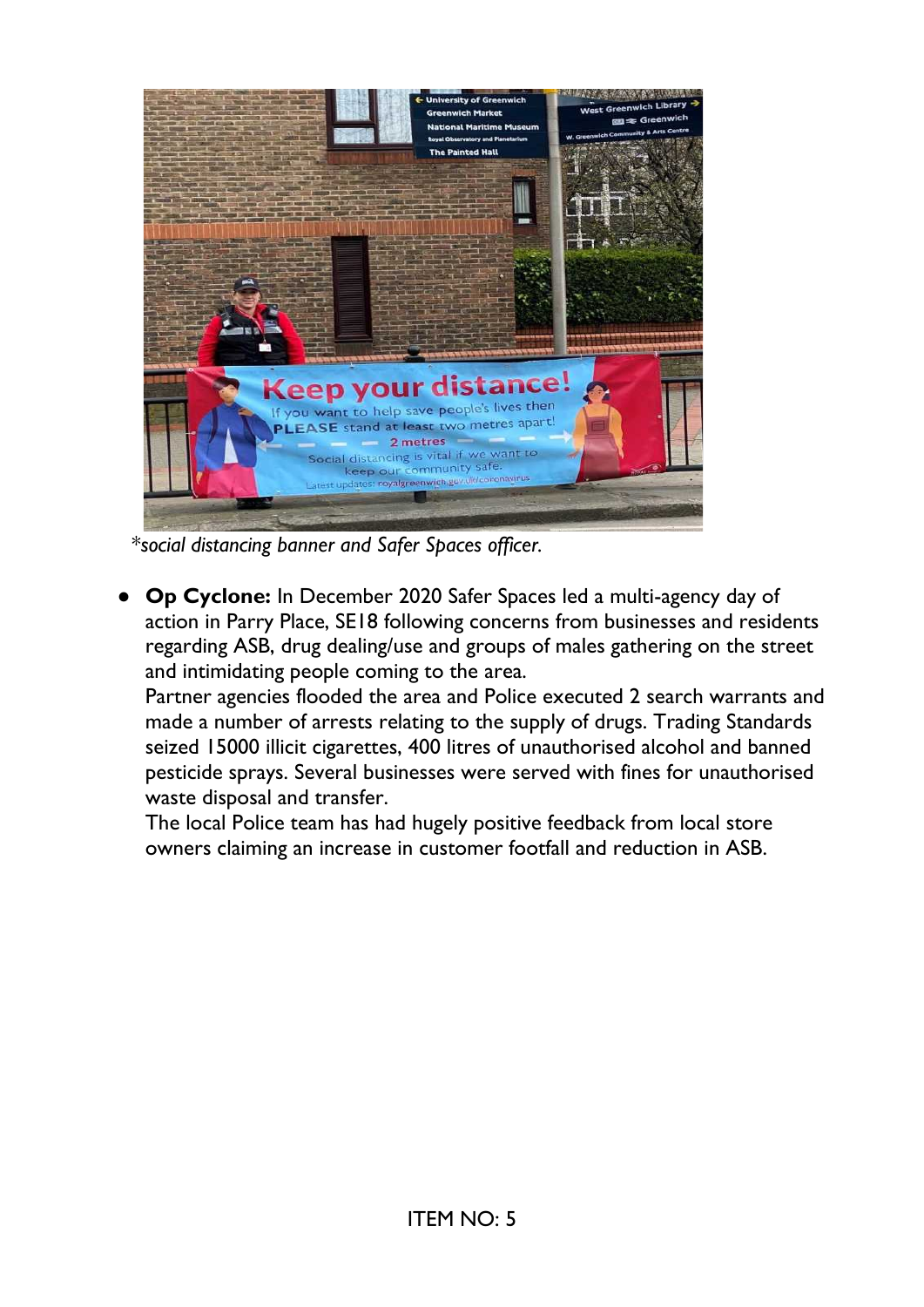

 *\*illicit alcohol seized during Op Cyclone.*



\**illicit drugs seized during Op Cyclone.*

● **Op Stop It – Horn Link Way:** On Thursday 18th Feb 2021 Royal Greenwich Enviro-Crime Enforcement officers, Safer Spaces Community Safety Enforcement Officers and the Metropolitan Police worked in partnership to reduce the effects on the community of untaxed vehicles at the semi residential location in Horn Link Way. 15 untaxed vehicles were removed in an intensive joint operation between Royal Greenwich, Integrated Enforcement and the Metropolitan Police. This also included a vehicle suspected of fly-tipping 2 Tons of waste in the Charlton area in June 2020. Vehicles that were in such condition that they appeared to be abandoned, or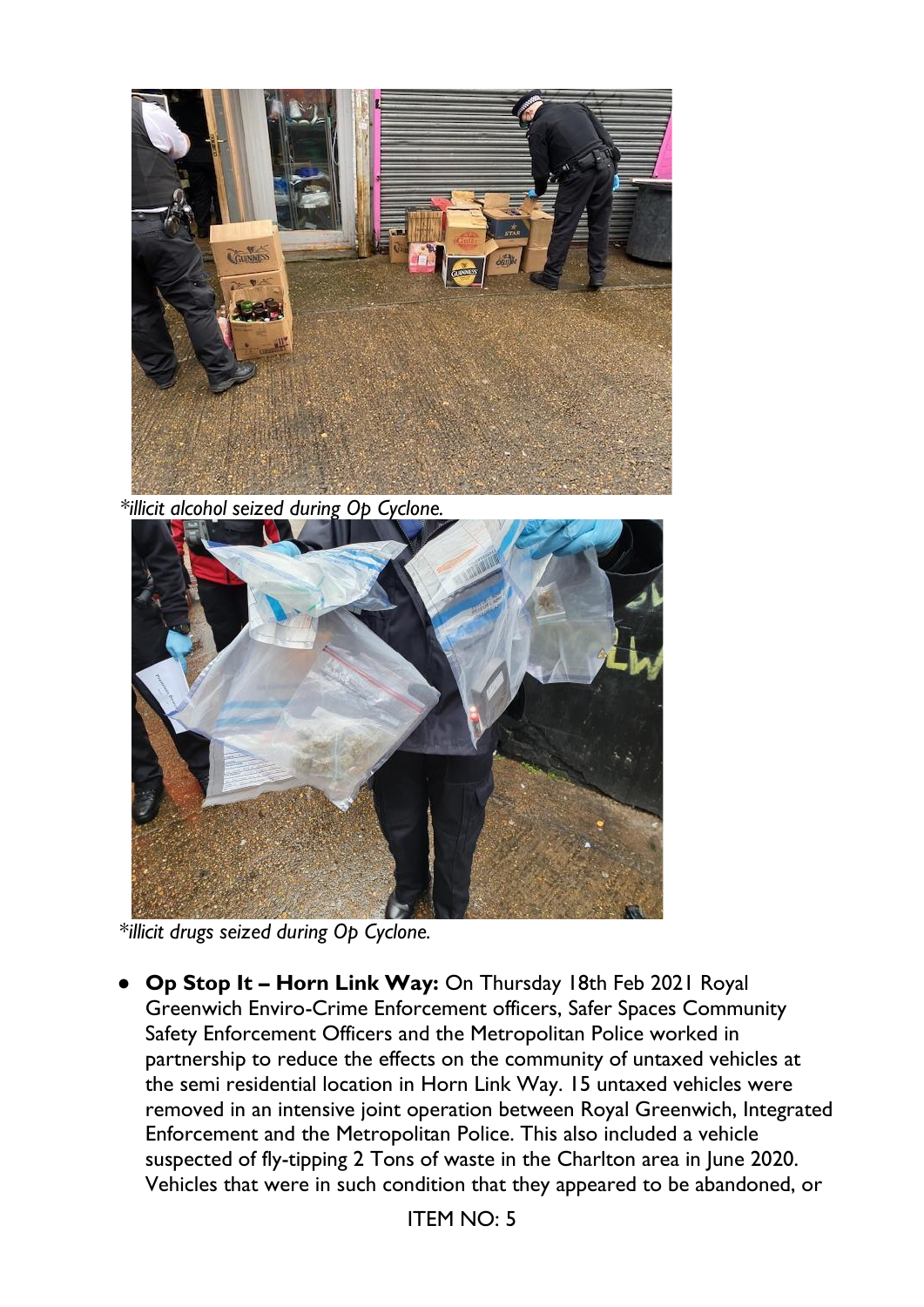untaxed were inspected and removed from the public highway and the Footpath. The day of action formed part of RBG's rolling 'Operation Stop It!' which aims to remove nuisance vehicles from the roads in Greenwich; this includes abandoned vehicles, untaxed vehicles and vehicles suspected of being used for fly-tipping. Metropolitan Police Officers were assigned under Operation Stop It.



 *\*untaxed/abandoned vehicles being removed under Op Stopit.*

**Rogue Waste Collector:** A joint operation between Royal Greenwich, Integrated Enforcement and the Metropolitan Police, officers from the Enviro-Crime Enforcement Team saw an investigation into a rogue waste collector believed responsible for dumping multiple loads of waste on a public road. On 12th August 2020, at 6am, under Operation Stop It, integrated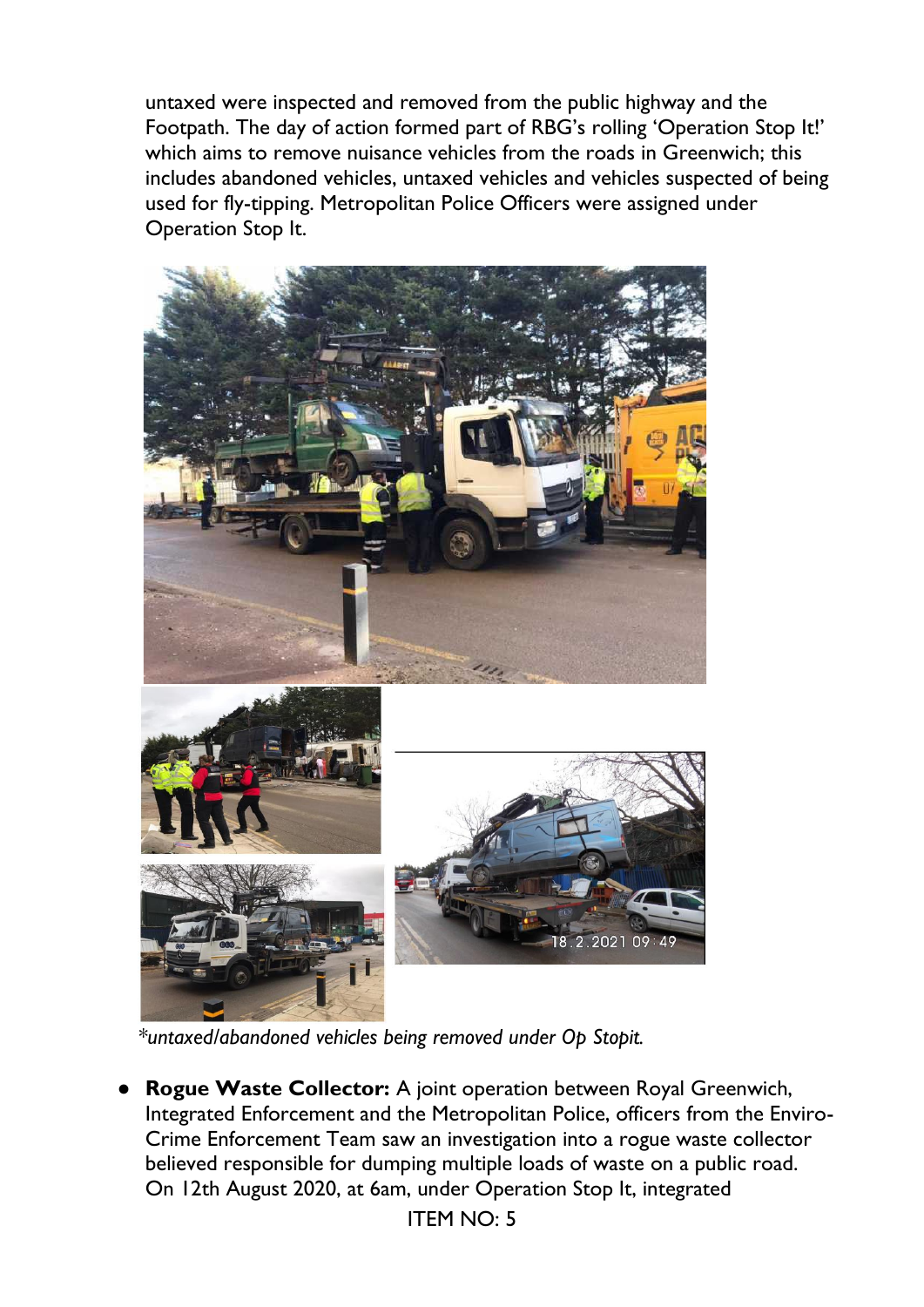enforcement colleagues and 5 Police Officers entered an address in Plumstead. One male was arrested on the suspicion of 4 counts of fly tipping under s.33 Environmental Protection Act, one item of clothing seized from inside of the premises and one vehicle seized. The suspect was taken to Bexley Police station, he was fingerprinted and processed. The suspect was interviewed by Enviro Crime officers at Bexley Police Station and consideration was given whether the suspect should be remanded. This is a first for the enviro-crime enforcement team, for a suspect to be arrested without a warrant on grounds under s.24 Police and Criminal Evidence Act 1984, to allow the prompt and effective investigation of the offence/s or of the conduct of the person in question.



 **\****seized rogue waste collector's vehicle.*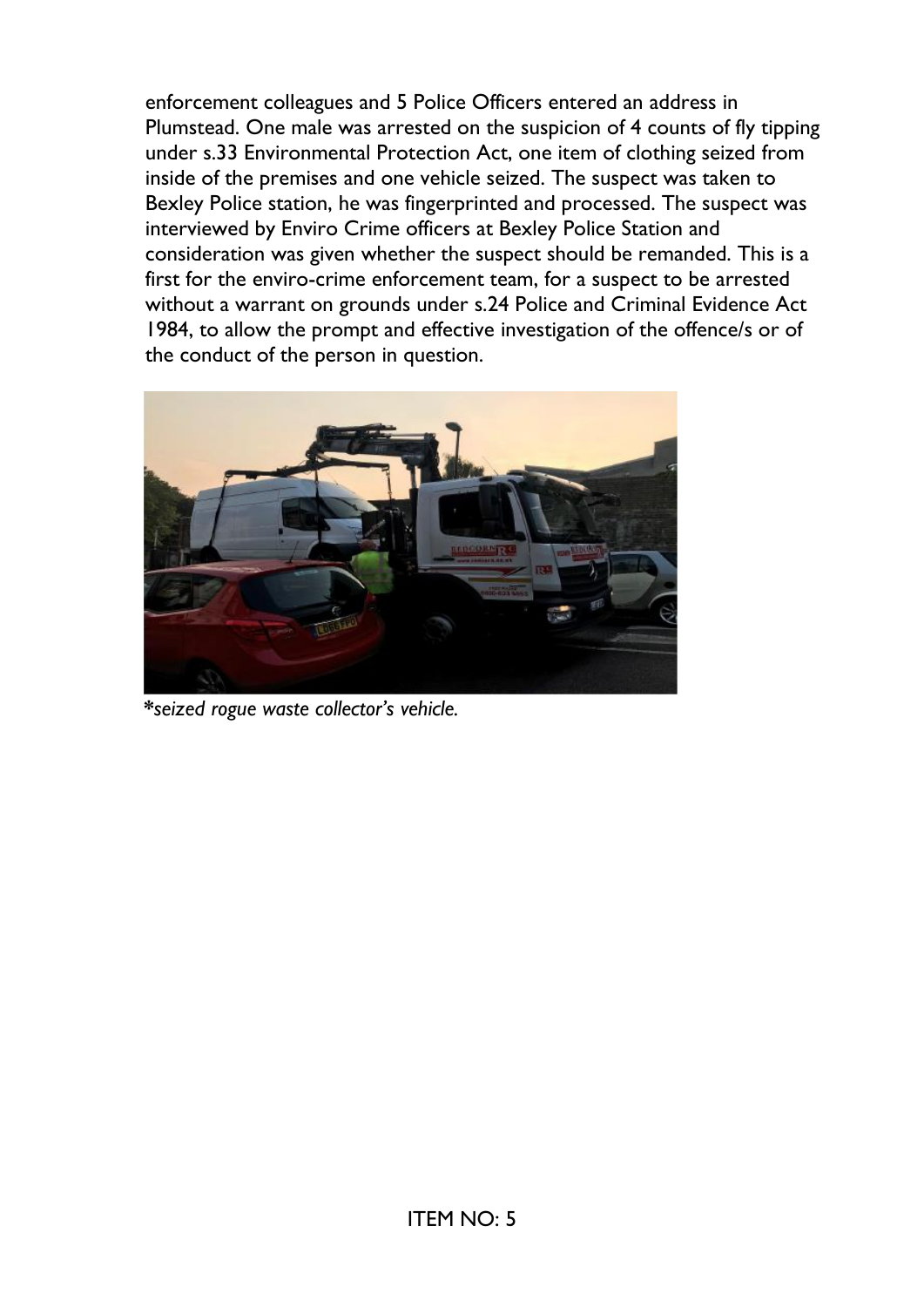# **8.0 Recognising Success**

8.1 Individual officers, teams, and IE as a collective partnership approach, have all been subject to positive feedback and recognition over the last year. Two senior managers from RBG Safer Spaces recently received a BCU Commander recognition award in driving IE and their contribution in supporting the IE Policing Team to be one of the highest performing on the BCU. Both Safer Spaces (as a team) and IE (as a collaborative initiative) are also being nominated for national recognition too. These include the 2021 MJ award for 'Delivering Better Outcomes' (IE) and by the Leader himself, for the 2021 LGC award for 'Team of the Year' (Safer Spaces).

# **9.0 Cross-Cutting Issues and Implications**

| <b>Issue</b>           | <b>Implications</b>                        | Sign-off        |
|------------------------|--------------------------------------------|-----------------|
| <b>Legal including</b> | The role of the Overview and               | Azuka Onuorah   |
| Human Rights Act       | Scrutiny Committee is set out in           | Head of Legal   |
|                        | Article 6 of the Council's                 | <b>Services</b> |
|                        | Constitution. The purpose of this          | 15th April 2021 |
|                        | report is to provide the committee         |                 |
|                        | with an update on the Councils             |                 |
|                        | Integrated Enforcement approach.           |                 |
|                        | No formal decision will be taken. As       |                 |
|                        | such, there are no legal implications      |                 |
|                        | arising directly from the report           |                 |
| <b>Finance and</b>     | The Community Safety &                     | Dave Lucas      |
| other resources        | <b>Environment Scrutiny Panel is being</b> | <b>Business</b> |
|                        | asked to note the update provided          | Change          |
|                        | by the above report in respect of the      | Accountant      |
|                        | Royal Borough's Integrated                 | 12/04/21        |
|                        | Enforcement approach.                      |                 |
|                        | There are no financial implications        |                 |
|                        | arising from the contents of this          |                 |
|                        | report.                                    |                 |

## 10.0 **Appendices**

None